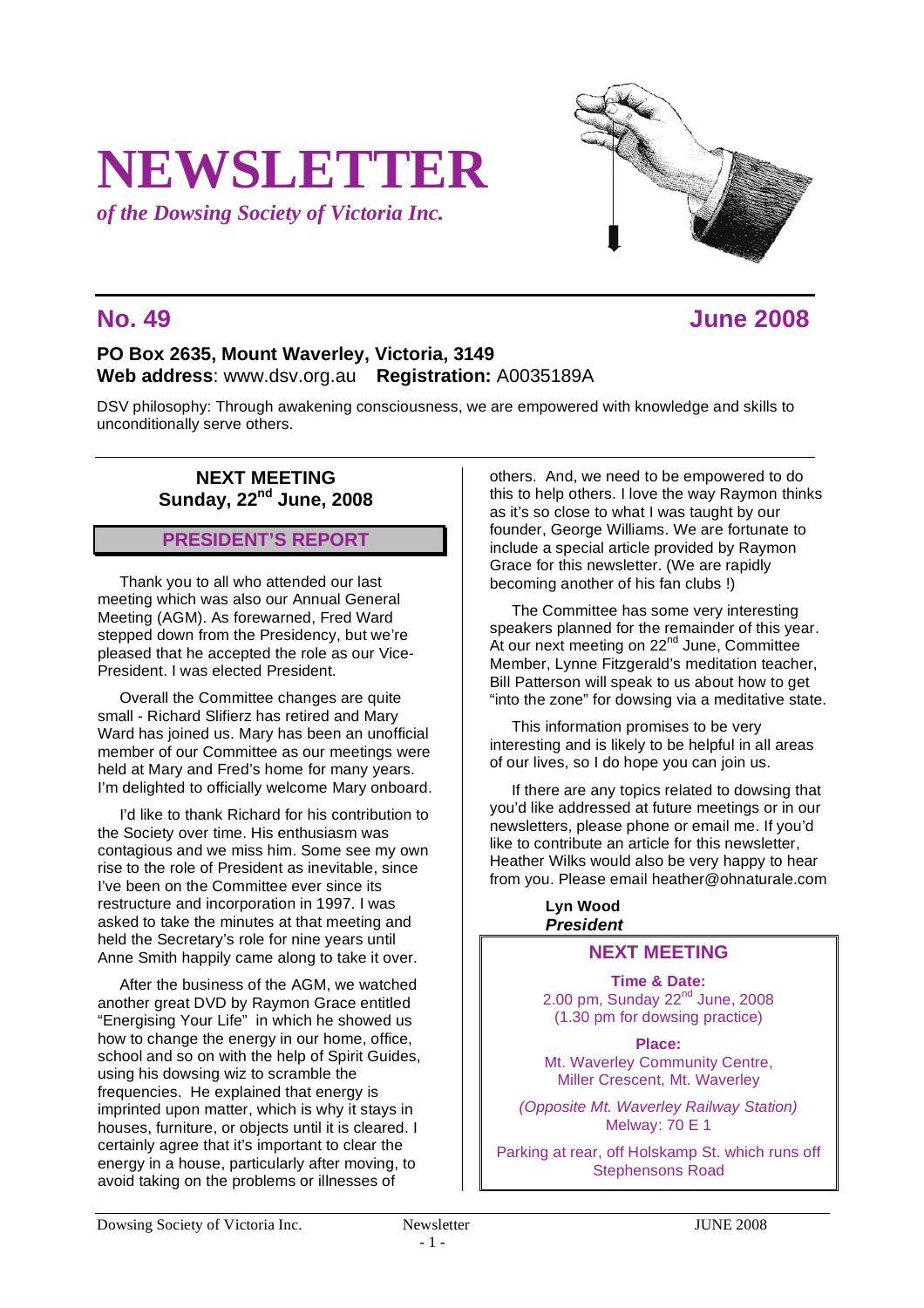# **OUR NEXT MEETING**

We are delighted to announce that meditation expert, Bill Patterson, will present to the DSV at our next meeting on 22<sup>nd</sup> June, 2008.

Bill is a clinical hynotherapist and psychotherapist in private practice. He conducts public meditation classes at the Camberwell Community Centre and facilitates the "More Than Meditation/Pain Meditation" programs for the Lewis Institute in Melbourne



 *Our next presenter, Bill Patterson*

Bill will describe the benefits of the art of meditation as a pathway to wellbeing - how it can restore and enhance the health of our intricate mind-body system. He'll also explain why meditation can be difficult for beginners and practised meditators alike, given it's in such contrast to how we tend to live.

New research demonstrates that our brain continues to develop through life and Bill will talk to us about this and the significance of being conscious and creative about the way we think. Plus the importance of purposely doing things differently, or doing different things.

Bill will also take us through some mental training exercises before conducting a meditation.

**Don't miss this opportunity to discover more about the significance of meditation as a way to improve your health, and how deeper concentration through meditation can lead to better results with dowsing.**

### **OUR LAST MEETING & SALE OF RAYMON GRACE'S DVDS**

Following the formalities of our AGM at the beginning of our last meeting, we showed Raymon Grace's DVD "Energising Your Life" to an enthusiastic audience. It was so well received we've now purchased a limited number for sale for \$35.00. each at our June meeting. This is a great saving compared to \$US49.95 (\$AU55.00) if you order directly from America.

If you requested a copy at the last meeting, and know you won't be attending on 22<sup>nd</sup> June. please send a cheque or postal order for \$37.00 (includes postage) to the The DSV, PO Box 2635, Mount Waverley, Vic 3149 and we'll post it to you.

One of Raymon's "Energising Your Life" DVDs will be offered as a lucky Raffle Prize at our next meeting. Be in it to win it !!

#### **DOWSING USES & EXCUSES**

A special contribution from Raymon Grace *Copyright 2nd February, 2008*

This is a statement I use to open many of my talks with dowsers. ''Have some good news and some bad news. There is a group of people who are among the most powerful on earth. The good news is it is YOU the dowsers. The bad news is that many of you don't realize it.''

The reason may be based upon a saying I've used for many years that goes like this.

"People have given their souls to the Priest and preachers.

Their health to the doctors. Their money to their bankers. Their children to the school system.

In so doing, they have lost power over their own lives."

While being polite is certainly a trait to be admired, giving one's power away to someone who may have less knowledge and integrity than you, is just not smart.



I have chosen to address these issues because of the many comments received from good people over the years. There are many good and capable people in the dowsing community who don't use their abilities because of doubting their own abilities or for fear someone else may disagree with them.

For example, a group of good people asked me to help them improve the quality of life in the schools where their children attended. A year later they hadn't done anything. Their reason was that their work would interfere with other children in the school and they didn't think they had the right to do this.

Of course it would interfere with the other children and teachers, that was the point of doing the work!!!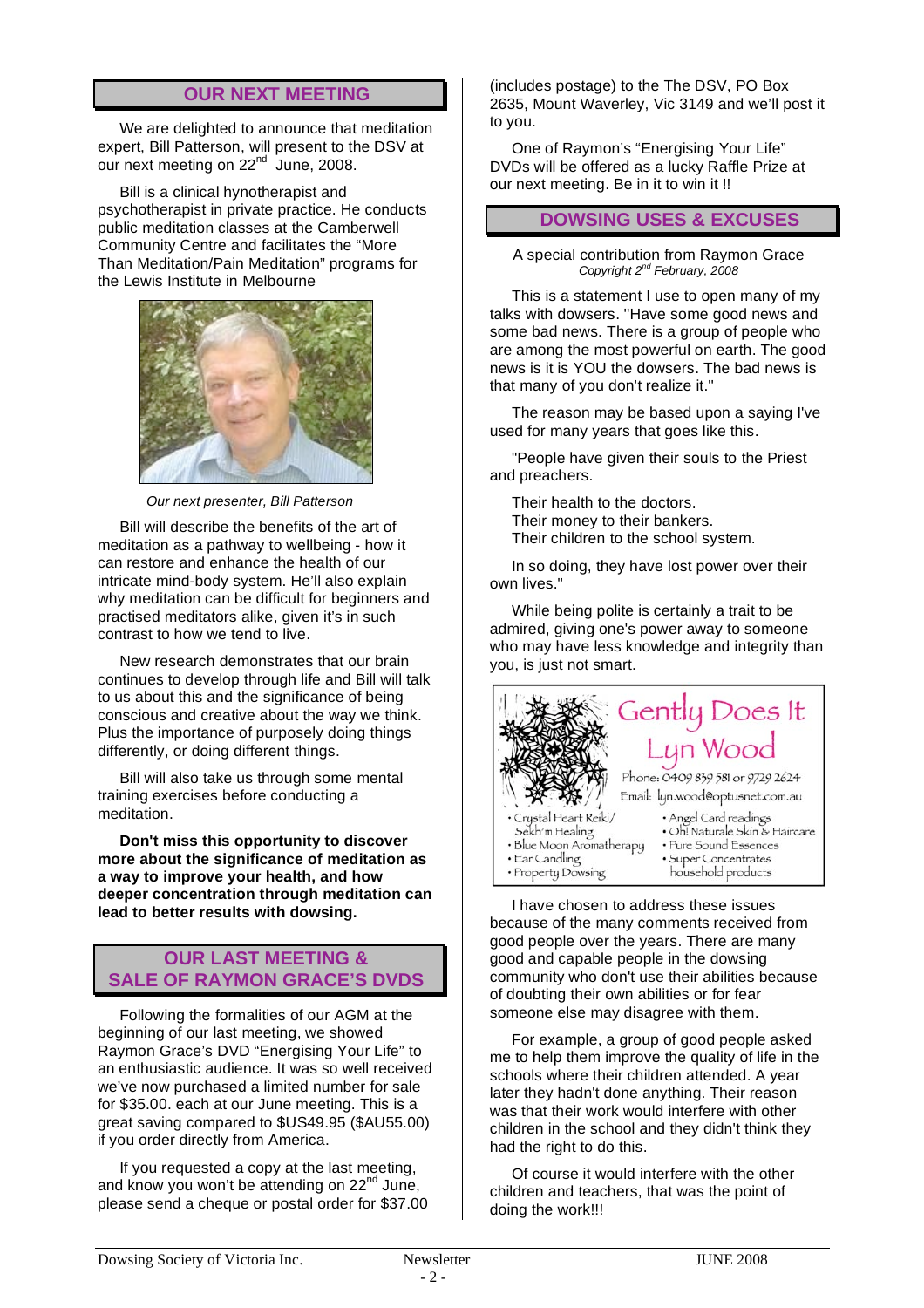When my kid, April, started school at 14, the first thing I did was to clear the school of all the non-beneficial energies. On our first visit to the school, a teacher was informed of the plan and told there was nothing anyone could do about it and hoped the faculty liked the results.

As a result, there were no problems during the four years of high school.

One teacher commented about how peaceful, calm and FUN things were, since April attended the school.



One interesting comment came from a person in the audience where this story was being told. She said that her son attended several schools in the course of his education. He had attended this same school during the time April was there, and it was the most pleasant of all those he had attended.

Did dowsing interfere with the lives of other people? CERTAINLY!

Did I ask for permission of the authorities to do this? CERTAINLY NOT!

However, I did ask my dowsing system if this was permissible and if there was any reason not to do it.

A letter of thanks was received from a Canadian Mountie, expressing gratitude for the lowering of violence in a Native village where crime and violence had been severe.

After working on the people in the village, the violent crime dropped to ZERO.



Again, dowsing was used to interfere with the lives of people unknown to me and without their permission.

When telling people in class how to de-power killers and rapists, the common comment is, ''We can't interfere with a person's free will."

Why not? They are sure interfering with the free will of their victims.

If we interfere first, maybe there won't be any victims.

Some have asked if I get permission before doing the work. Yes, but not necessarily from the person. I then put this question, "Do you really think that I hunt down the killers or rapisits and ask if it is ok with them to do some dowsing work to change their lifestyle?''

Then there is the argument that we are interfering with someone's karma. This amazes me because if we prevent an assault on someone, we have done an act of kindness and prevented the perpetrator from creating more bad karma for himself.

Some have accused me of interfering with a person's karma by doing dowsing work to bring about better health. Maybe so, but then I probably interfered with an older, frightened woman's karma who had a flat tire on the Interstate by stopping to offer help.



*Raymon Grace*

Somehow, the karma thing doesn't seem to apply to the complaining folks when they have a problem. Maybe this is a case of their dogma getting run over by their karma.

When teaching folks to check the integrity of anyone wanting to sell them something or get them to join their cause, the question comes up. "Isn't that invading their privacy?"

Maybe, but they are trying to invade your pocket and influence your life. You have a right to know if you are dealing with an honest person or a thief.

Another thought is that there are many possible futures, we can use dowsing to attract the best possible future to us. But again, the question has come up, "Aren't we depriving ourselves of learning experiences?"

My answer is, "Some learn by reading, some by listening, some by watching---and some have to pee on the electric fence."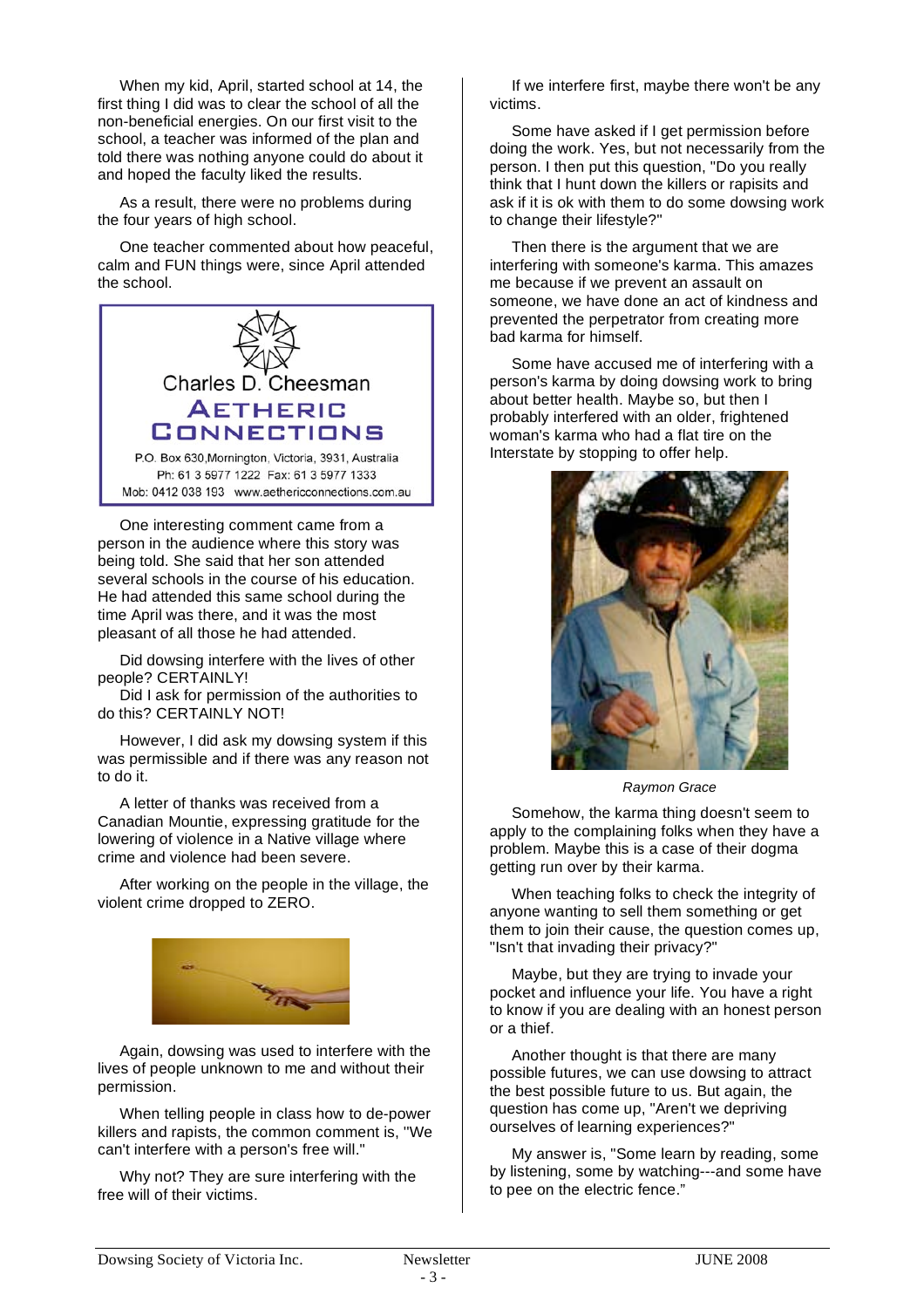If we use dowsing to attract more positive events in our lives, we have spared ourselves the misery of bad decisions. Which do you think is the most intelligent choice?

A question that always amazes me is, after explaining some of the many uses of dowsing, a person will raise their hand and ask if they can use it to make money.

There has been some idea that spirituality and prosperity cannot co-exist. It's been an effective way of controlling people for a long time. My question is, "Has poverty ever solved any problems for you?

I encourage everyone attending class to use what they learn to get their money back for the class - at least 10 times over.

Let me encourage you dowsing folk to do whatever you can to make living conditions better for yourselves, your family, friends and community.

Wellbeing Relief from addictions, allergies, cravings, fear, pain, trauma. Dowsing CET (Emotional Freedom Techniques) TAT (Tapas Acupressure Technique) Reiki Sekh'm 'atural products

● Oh! Naturale Australian Skin and Hair Care **Contact Heather Wilks** Email: heather@ohnaturale.com www.ohnaturale.com Tel: (03) 9572 2970 or 1300 55 22 59

One friend used dowsing to clear the disagreeable people from her neighborhood. Another lady who was not a dowser used one of our DVDs to accomplish the same thing.

Sure they interfered with the lives of others by their actions, but they are living in a better neighborhood because of it. Apparently the criminal element and those of low consciousness cannot tolerate high energy areas.



Now you have a choice, you can be ''politically correct'' and tolerate assualts upon your family, country and way of life or you can use your mind and dowsing and do something about it. One thing seems certain, if you don't do it, probably no one else will. This is why I wrote this article.

What if you fear opposition?? Well, don't tell anyone. The good thing about dowsing is that you don't leave any tracks. Oh sure, someone may suspect you did something but they can't prove it.

Now for you bolder dowsers, and for you timid ones who want to be bolder:

When you go to a restaurant be sure to whip out your pendulum and raise the vibrations of the food and energize the water. The .45 caliber bullet pendulum I carry is especially good for this. This act will not only change the energy of the food, it may even help in converting some onlookers to the world of dowsing. Lacking that, it will leave more vacant chairs around you so you may dine in peace !!

*I appreciate the fact that there has been enough interest in the work that I am doing to create a Non-Profit Foundation to make this information available to more people. I am happy to announce that the Raymon Grace Foundation has been created as a 501[c] 3 Non-Profit Organization and received Tax Exempt status in April of 2008. The Foundation primarily focuses on projects that concern clean water, and clearing energy for people and places that promote health and spiritual well being. The Foundation will also consider other projects that are beneficial to our environment and humanity. For more information, visit: www.raymongracefoundation.org*

*To date, my friends and I have produced three books, two CDs and seven DVDs which promote dowsing in one way or another. My informal studies have included shamanism, mind development and healing. Dowsing is the method which combines all of them very effectively. The above article covers some of my experiences, thoughts and comments.*

My websites are www.RaymonGraceprojects.com www.RaymonGraceFoundation.org www.RaymonGrace.com To receive a free quarterly newsletter write to: news@raymongraceprojects.com

#### **A DIVINE WORLD**

*Another contribution in an ongoing series by DSV Member, Mick Moran of Learmouth, Victoria.*

I read a book by William E Liversidge on his experiences with divining *(dowsing)*, and in it he states he uses a bronze divining rod. So I thought I would give that a go instead of using fencing wire. I found bronze to be more flexible than wire, and therefore I could make them shorter. The only drawback is they are easily blown around in the wind. I make my divining rods out of oxy acetylene welding electrodes, 2.5mm in diameter and an overall length of 850mm, I then bend the handle 110mm long.



*Learmonth, near Ballarat, Victoria*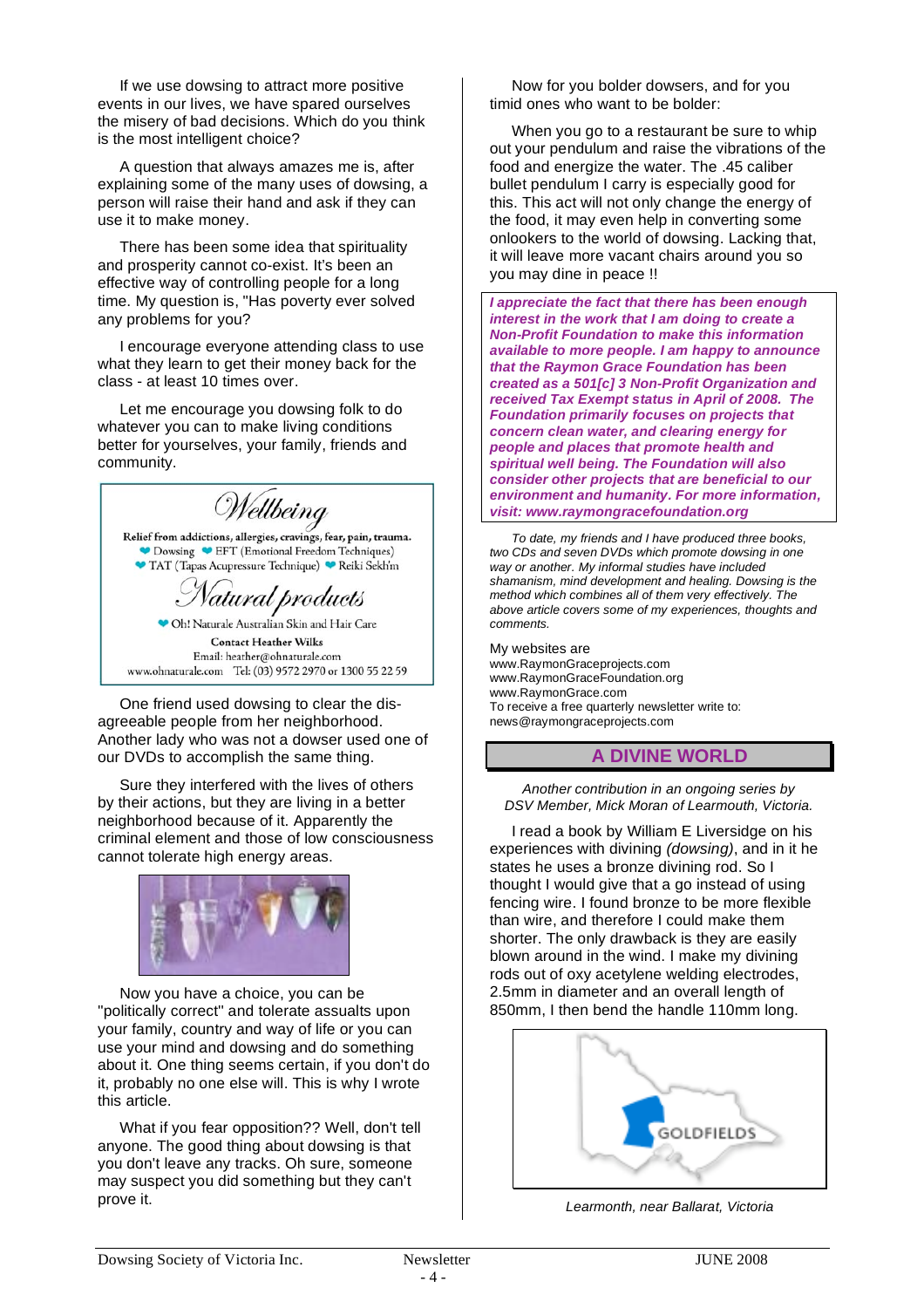I have followed streams all over Learmonth, some over five km and one approximately 1650 feet deep. I've discovered the more water there is, the more the rod moves up and down, so this can give an indication of how much water there is underground.

I went to the beach one day and I took my divining rod to see what I could find. As I walked along the beach the rod started to move, there were a number of streams leading to the sea. I followed them into the ocean and found the rod moved despite the fact I was standing up to my knees in the Pacific Ocean. I have no idea why I couldn't detect the ocean itself, but could detect an underground stream flowing into the sea



In the same book, William E Liversidge claims to be able to detect meteorites using uranium ore. I thought I would like to have a go at that but I would have to acquire a piece of uranium. I contacted a local gem dealer and three weeks later my uranium arrived. I went into my backyard, a divining rod in one hand and a piece of uranium in the other. I slowly moved 360 degrees but nothing happened. I tried many times over the next couple of days with no luck, the rod showed no movement. About three weeks later I tried again, this time I noticed a slight movement of the rod towards the south west. It was hardly noticeable but the rod definitely had a slight pull in the south westerly direction. The more I tried the stronger it became. I moved my position about 1 km and tried again. The rod still pulled in the same direction. I was very surprised at this but had no idea what it meant.



I went back to my gem dealer and asked if he had any meteor fragments. He had one nickel iron meteorite from Sikhote Alin in Russia, and a stony meteorite from Algeria (NWA 869L5 chondrite). I purchased both and as I was in Ballarat, I drove to the Black Hill lookout, which is one of the highest points there, to see what I

could detect. I tried the nickel iron meteorite first and the divining rod swung and pointed in a south westerly direction. This was in the same direction as the uranium. I wasn't completely surprised at this, but I still couldn't understand the significance. I then tried the stony meteorite and thought it would point in the same direction, but I was wrong. The divining rod pointed in a south easterly direction. I tried them both again and the direction they had pointed didn't change. I went home and tried again, the same thing happened.



**With Mary Ward** 5 Wattlebird Way Healesville Victoria 3777 Phone: (03) 5962 6973 Email: maryjward@bigpond.com www.healing-bliss.com

A few days later I thought I would travel in a south westerly direction following my divining rod and see if I could find out what the hell it was pointing at. I drove about 30km and there was no change in the strength of the pull on the rod. At that stage I gave up, as I had no idea how far away the signal was coming from. About a fortnight later I drove to the Mount Buninyong lookout, which is one of the highest points in the district, to see if I could get a bearing on where the meteorites fragments were pointing. I took a compass with me to get an idea of the direction. I let the divining rod point, using each meteorite fragment, and found the direction using the compass. I was aware this wasn't a particularly accurate way to do it, but decided it might give me a clearer idea. I went home and took out a road map of Victoria and a protractor, and mapped out the degrees the compass had shown. I drew lines on the map and found the nickel iron meteorite was pointing in the Portland direction, and the stony meteorite was pointing just north of Geelong.



*Point Lonsdale, Bellarine Peninsula, Victoria*

I was in the Geelong area a few months later and drove to Point Lonsdale to take some more bearings. I wsn't able to get a reading in the Portland direction and figured it was too far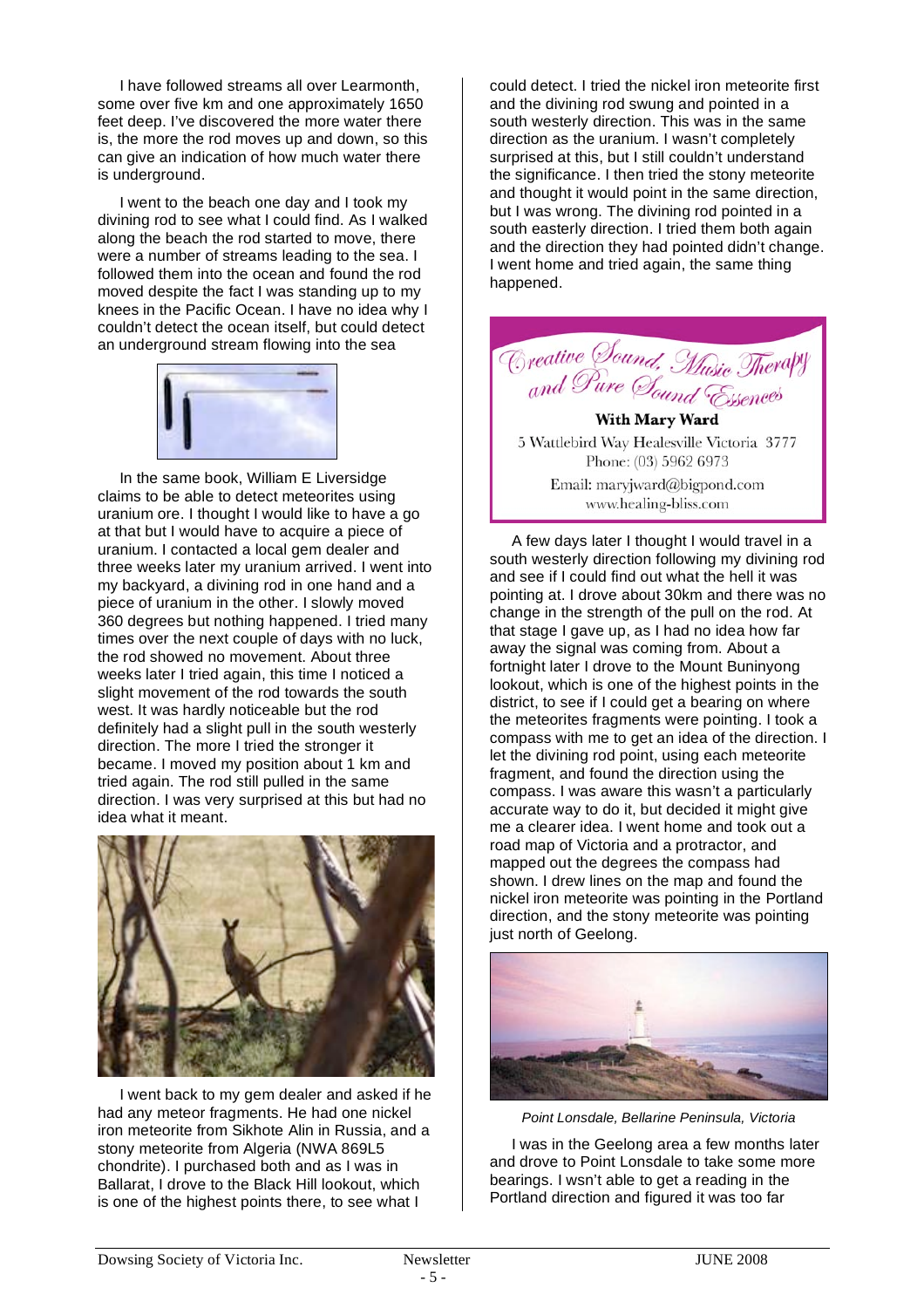away. However, the stony meteorite pointed back into Port Phillip Bay. I took the readings on my compass and when I arrived home took out my map out to see where it was pointing. The line I drew from Port Lonsdale and the one from Mount Buninyong intersected in Port Phillip Bay just off the coast at Saint Leonards. The next time I was at the beach I drove to Saint Leonards to find out exactly where the signal was coming from.

I took a reading at Saint Leonards and drove 2 km to Indented Heads and took another reading. Whatever this object was, it appeared to be approximately 1 km off the coast at Saint Leonards. I've travelled 230 km to Halls Gap and was still able to detect a signal.



**Reiki-Sekh'm Workshops** 

Learn vibrational healing with Reiki-Sekh'm for ongoing benefits with **BERNADETTE SAULENIER** Crystal Heart Reiki-Sekh'm Teacher

> Call (03) 9763 8240 or visit www.crystalheartsanctuary.com

As for the signal on the Portland direction, that will have to wait for another day. I have no idea what I am detecting using meteorite fragments and a divining rod, but there are a few possibilities. One is that there's a meteorite putting off some kind of signal which I'm detecting. Another is that there's some other object giving off a similar signal. Or perhaps it's all a figment of my imagination. Whatever, it's a great way to hone my diving/dowsing skills !!

Mick Moran – mmoran@supernerd.com.au

# **DOWSING IN MURRAYVILLE**

*By DSV Member, Maureen Potter, 2008* 

The excitement mounted as my husband, Brian, and I departed for our holiday to north west Victoria. We were heading to Murrayville via Ouyen to re-visit my great grandparents' family home.

In 1990 I had taken my two teenage sons to my great uncle's 80<sup>th</sup> birthday party in Murrayville, which was celebrated with my extended family. It had surprised me to find a beautiful old homestead constructed of red brick, with a separate kitchen in this part of the country. There was also an underground cellar away from the home. The house itself incorporated a large room which my family called "the ballroom", because apparently the locals regularly gathered at my great grandparents' home for balls and other social functions. During that visit, my great uncle took us to see my

grandparents' home which was in the same area. It was where my mother grew up. The whole experience was an amazing journey back to my family ties.

The holiday planned for May 2008 was to retrace the journey so that I could show Brian my family's home and district. However when we arrived in Murrayville I couldn't remember where the actual house was located. I thought the turn off was further from the Murrayville township, but for anybody who has been to this part of the country, sign posting is limited. My memory was of turning right over the railway line, which we did. The only sign was to the Sale Yards, so we went down a dirt road and continued on and on and all we saw was Mallee scrub and red sand.



I was beginning to doubt my memory and then I realised I could dowse to see if we were on the correct road. Both Brian and I used our pendulums to check whether we were going the right way. We got a 'Yes' so continued on. It seemed a long way down the road, so again we checked and again received a clear 'Yes', so on we went.

Eventually I saw the name of a neighbour that I remembered my mother speaking of, and I became very excited, telling Brian with more confidence that 'Yes' we were on the right road.



We continued on this road for some time, but in the back of my mind I thought that the next turnoff was not as far down as we were heading. We dowsed again, had it confirmed as 'Yes', and again I became excited when I saw an old tank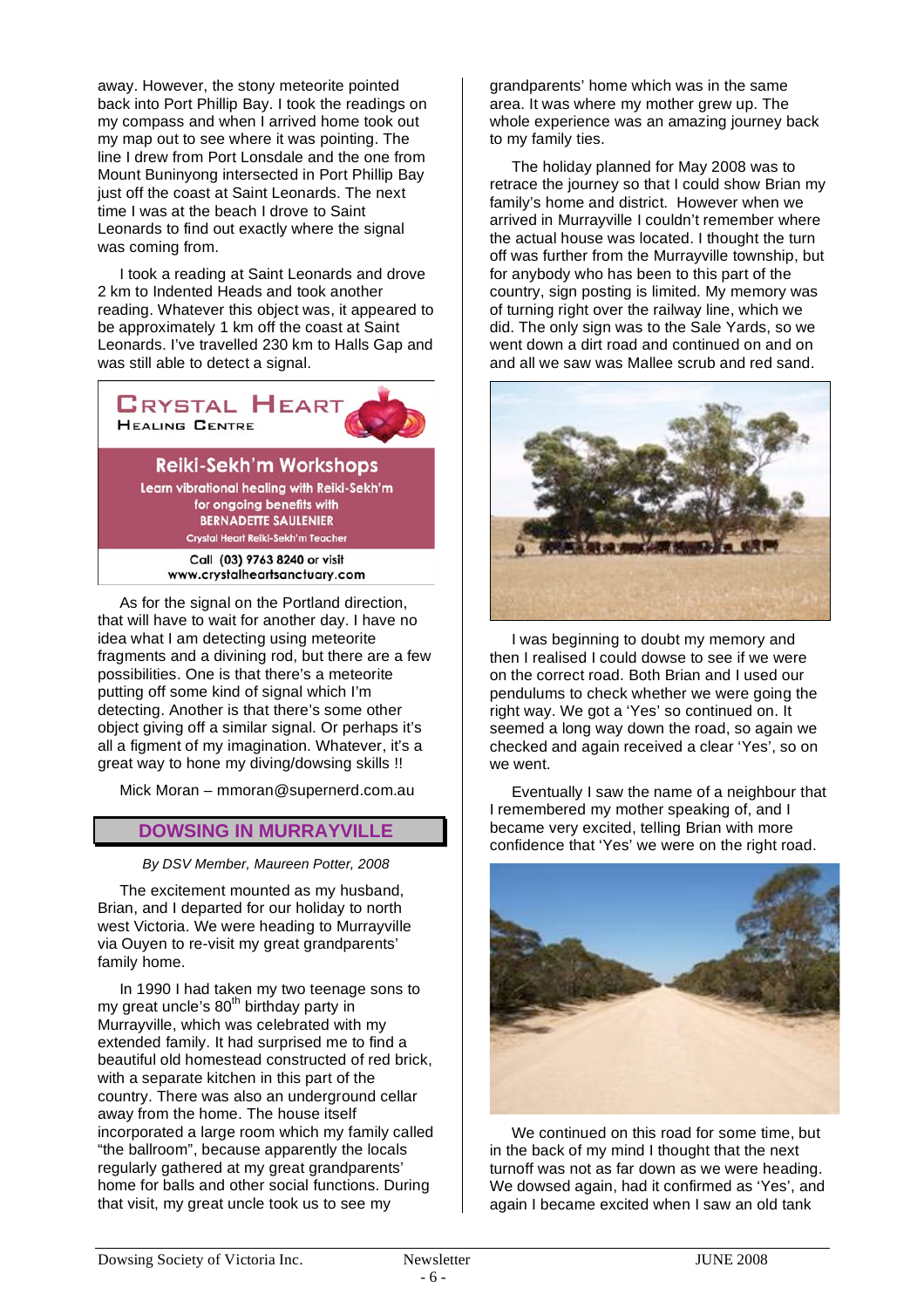stand on the road side which I remembered from my previous visit. It was the turn off to the homestead. We both shared that knowing look that said 'of course, we didn't doubt the pendulum', and continued on to the homestead.

We found to our surprise and disappointment, that most of the house had been demolished. However, many of the old outbuildings were still standing and from the front gate we took photographs to show our family members later.



On our return trip we called to see a friend in Beaufort. Earlier this year, we'd visited with a group of friends and she'd told us she thought there was negative energy in her yard. So collectively we had all dowsed her property to clear the negative energy before we left.

When Brian and I called in to see her on our return from our trip to the Mallee, she happily showed us a small tree which was flourishing and several other plants that were showing signs of renewed life.

How wonderful is dowsing?!!

# **DVD REVIEW**

*By Carolyn Koludrovic, DSV Training Officer*

#### **"Prosperity and Freedom"– Raymon Grace**

This is a terrific DVD which I'm certain all dowsers will thoroughly enjoy.



 *Prosperity and Freedom DVD*

Raymon covers an extensive range of material. It includes things that may inadvertently be affecting our current prosperity, including thoughts, beliefs and memories passed down over generations. Raymon discusses the affects of heritage, culture and religion and he demonstrates the value of neutralising any nonbeneficial affects.

Raymon emphasises the fact that everything is energy, and as such, we have the ability to change this energy with our minds, thoughts and dowsing system.

He covers the issue of spirituality and prosperity co-existing together with some emphasis. In a very practical demonstration he shows how to neutralise non-beneficial thoughts, emotions and feelings which relate directly to the two marrying together.

Fear, shame and guilt are also addressed, together with the archetypes of self sabotage, self destruction and self hate that prevent many people from being happy and prosperous.

In summary, Raymon Grace believes everything has a spirit, including prosperity. He encourages us to invite the Spirit of Prosperity, Love and Freedom into our life, with grateful thanks. A DVD not to be missed.

# **NEWSLETTERS BY EMAIL**

Many members have commented on the speed of delivery – plus the advantage of having colour photographs in emailed DSV newsletters.



To make the change, please send an email with your postal address, your name and email details to heather@ohnaturale.com

#### **ADVERTISING SPACE AVAILABLE**

Bookings are now being arranged for the 2008/09 issues of the DSV Newsletter.

It costs just \$50.00 for five business-card sized advertisements in issues for August, October and November 2008 plus February and April 2009. That's truly great value, at \$10.00 per issue, to promote yourself and to help the DSV. Book now. Call Heather Wilks on (03) 9572 2970 or email her: heather@ohnaturale.com

Acceptance at the discretion of the DSV Committee.